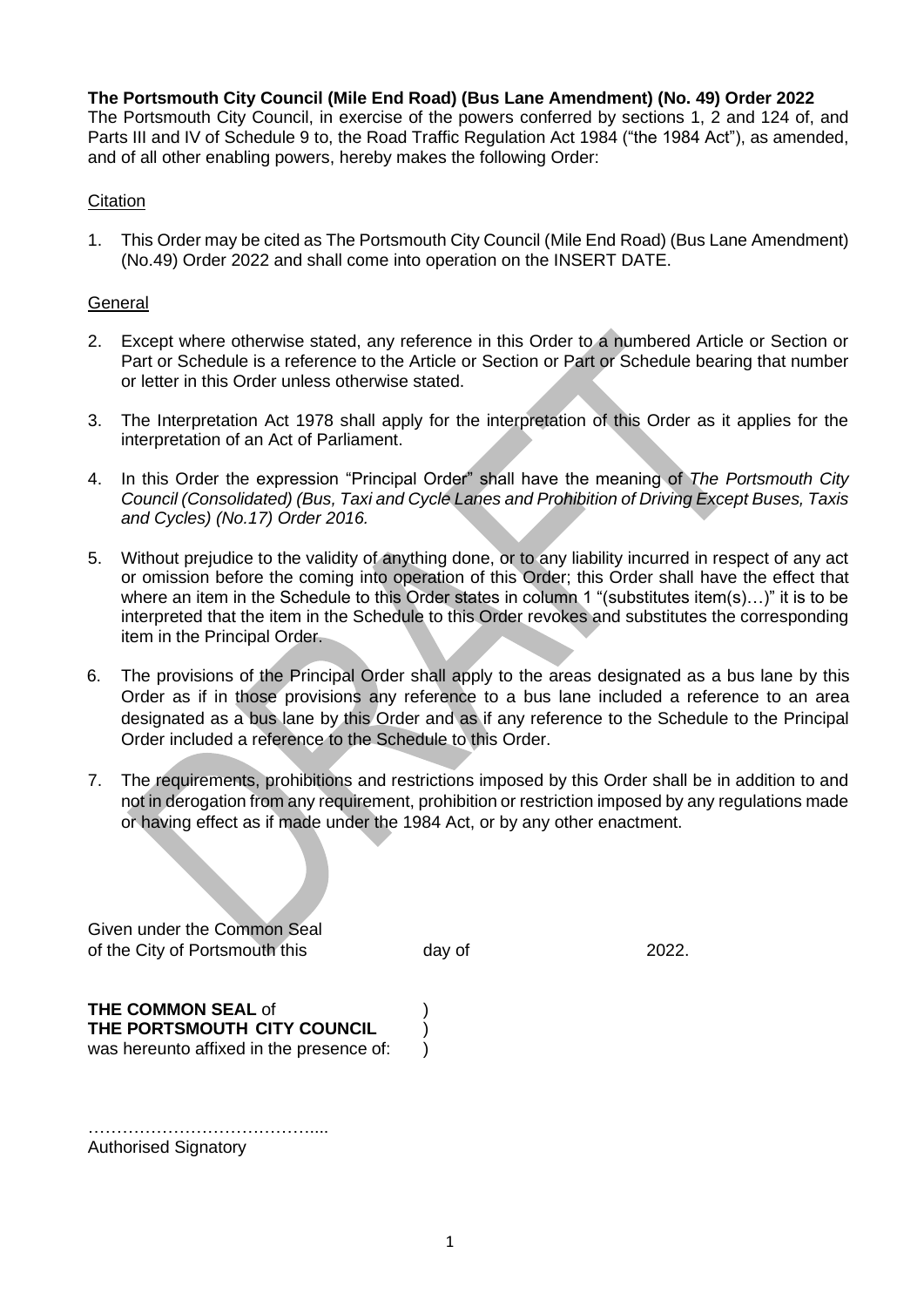# SCHEDULE 1

## Substitution in Schedule 1 [TRO No.17/2016]

| <b>SCHEDULE 1</b><br><b>BUS, TAXI AND CYCLE LANE</b> |               |                                                                                                                                                                                                                                                                                                                     |
|------------------------------------------------------|---------------|---------------------------------------------------------------------------------------------------------------------------------------------------------------------------------------------------------------------------------------------------------------------------------------------------------------------|
| (1)                                                  | (2)           | (3)                                                                                                                                                                                                                                                                                                                 |
| Schedule /<br>Item                                   | Road          | Length of Road                                                                                                                                                                                                                                                                                                      |
| <b>Substitutes</b><br>1/15                           | Mile End Road | Southbound, the area bounded by;<br>the eastern edge of the southbound carriageway from the<br>(i)<br>junction with Rudmore roundabout to a point 75 metres<br>north of the junction with Havisham Road and,<br>a 30-metre taper ahead of a single white line on the same<br>(ii)<br>side of the road as that edge. |